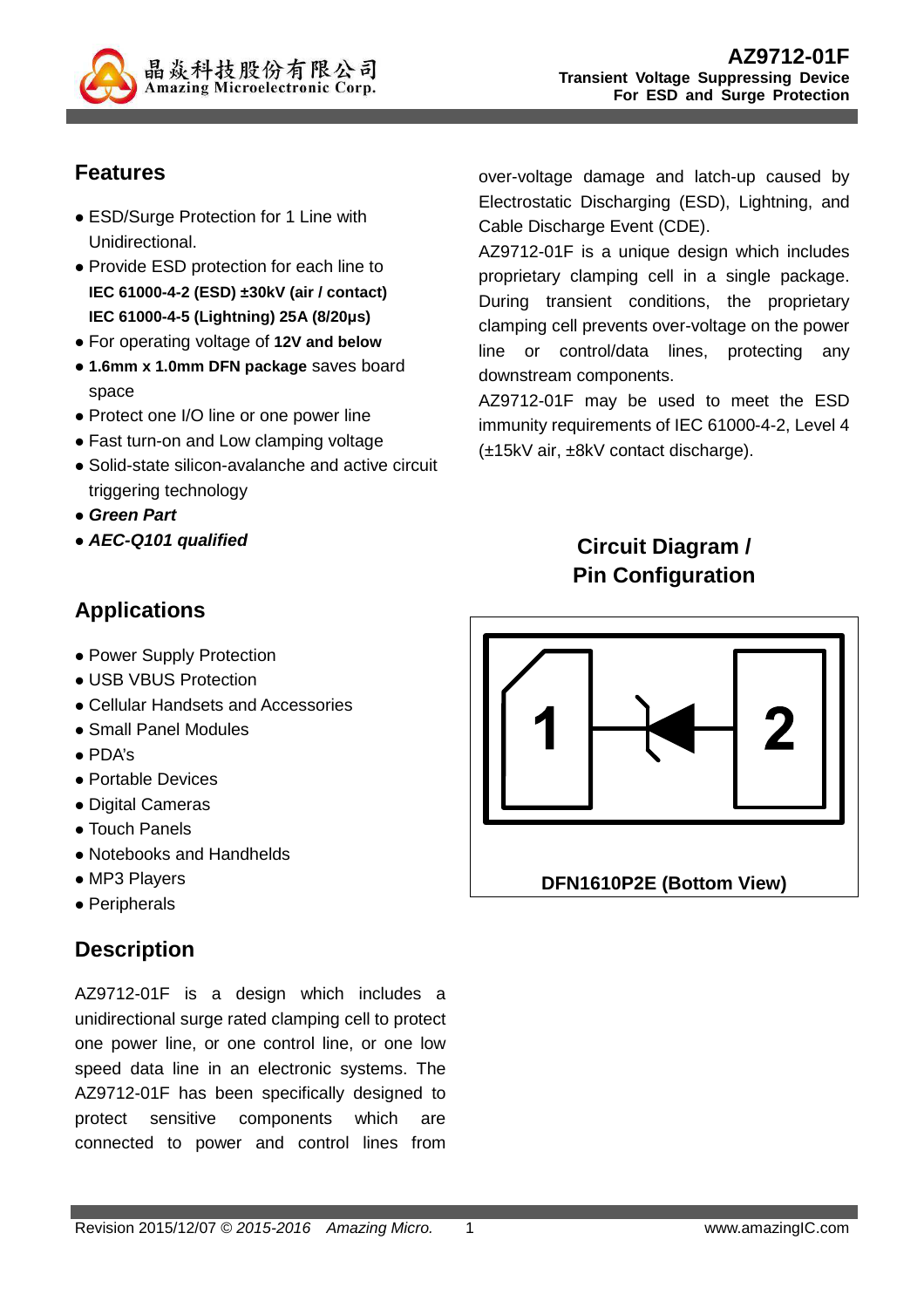

#### **SPECIFICATIONS**

| <b>ABSOLUTE MAXIMUM RATINGS</b>                |                            |                 |              |  |
|------------------------------------------------|----------------------------|-----------------|--------------|--|
| <b>PARAMETER</b>                               | <b>SYMBOL</b>              | <b>RATING</b>   | <b>UNITS</b> |  |
| Peak Pulse Current ( $tp = 8/20\mu s$ )        | <b>I</b> pp                | 25              | A            |  |
| Operating Supply Voltage (pin-1 to pin-2)      | $V_{DC}$                   | 13.2            | V            |  |
| pin-2 to pin-1 ESD per IEC 61000-4-2 (Air)     | $V_{ESD-1}$                | ±30             | kV           |  |
| pin-2 to pin-1 ESD per IEC 61000-4-2 (Contact) | $V_{ESD-2}$                | ±30             | kV           |  |
| <b>Lead Soldering Temperature</b>              | ${\sf T}_{\sf SOL}$        | 260 (10 sec.)   | $\rm ^{o}C$  |  |
| <b>Operating Temperature</b>                   | $\mathsf{T}_{\mathsf{OP}}$ | $-55$ to $+125$ | $\rm ^{o}C$  |  |
| Storage Temperature                            | ${\sf T}_{\text{STO}}$     | $-55$ to $+150$ | $\rm ^{o}C$  |  |

| <b>ELECTRICAL CHARACTERISTICS</b> |                                                                                                                  |                                                                                                                                                                                                                         |             |                            |                        |
|-----------------------------------|------------------------------------------------------------------------------------------------------------------|-------------------------------------------------------------------------------------------------------------------------------------------------------------------------------------------------------------------------|-------------|----------------------------|------------------------|
| <b>SYMBOL</b>                     | <b>CONDITIONS</b>                                                                                                | <b>MINI</b>                                                                                                                                                                                                             | <b>TYP</b>  | <b>MAX</b>                 | <b>UNITS</b>           |
|                                   |                                                                                                                  |                                                                                                                                                                                                                         |             |                            | V                      |
|                                   |                                                                                                                  |                                                                                                                                                                                                                         |             |                            |                        |
|                                   | $V_{\text{RWM}}$ = 12V, T=25 °C, pin-1 to                                                                        |                                                                                                                                                                                                                         |             |                            |                        |
|                                   | pin-2                                                                                                            |                                                                                                                                                                                                                         |             |                            | $\mu$ A                |
|                                   | $I_{\text{BV}}$ = 1mA, T=25 °C, pin-1 to                                                                         |                                                                                                                                                                                                                         |             |                            | V                      |
|                                   | pin-2                                                                                                            |                                                                                                                                                                                                                         |             |                            |                        |
|                                   | $I_F = 15 \text{mA}$ , T=25 °C, pin-2 to                                                                         |                                                                                                                                                                                                                         |             |                            | V                      |
|                                   | pin-1                                                                                                            |                                                                                                                                                                                                                         |             |                            |                        |
|                                   | I <sub>PP</sub> =5A, tp=8/20µs, T=25 °C,                                                                         |                                                                                                                                                                                                                         |             |                            | V                      |
|                                   | pin-1 to pin-2                                                                                                   |                                                                                                                                                                                                                         |             |                            |                        |
|                                   | $I_{PP}$ =25A, tp=8/20 $\mu$ s, T=25 °C,                                                                         |                                                                                                                                                                                                                         |             |                            |                        |
|                                   | pin-1 to pin-2                                                                                                   |                                                                                                                                                                                                                         |             |                            | V                      |
|                                   |                                                                                                                  |                                                                                                                                                                                                                         |             |                            |                        |
| $V_{\text{clamp}}$                |                                                                                                                  |                                                                                                                                                                                                                         |             |                            | V                      |
|                                   |                                                                                                                  |                                                                                                                                                                                                                         |             |                            |                        |
|                                   |                                                                                                                  |                                                                                                                                                                                                                         |             |                            |                        |
|                                   |                                                                                                                  |                                                                                                                                                                                                                         |             |                            |                        |
|                                   |                                                                                                                  |                                                                                                                                                                                                                         |             |                            | Ω                      |
|                                   |                                                                                                                  |                                                                                                                                                                                                                         |             |                            |                        |
|                                   | pin-1 to pin-2                                                                                                   |                                                                                                                                                                                                                         |             | 550                        | рF                     |
|                                   | $V_{RWM}$<br>$I_{\text{Leak}}$<br>$V_{BV}$<br>$V_F$<br>V <sub>CL-surge</sub><br>$R_{\text{dynamic}}$<br>$C_{IN}$ | pin-1 to pin-2, $T=25$ °C<br>IEC 61000-4-2 +8kV ( $I_{TLP}$ =<br>16A), T=25 °C, Contact mode,<br>pin-1 to pin-2<br>IEC 61000-4-2 0~+8kV, T=25<br>°C, Contact mode, pin-1 to<br>pin-2<br>$V_R = 0V$ , f = 1MHz, T=25 °C, | 13.3<br>0.4 | 14.5<br>17.5<br>15<br>0.04 | 12<br>1<br>16.5<br>1.2 |

Note 1: ESD Clamping Voltage was measured by Transmission Line Pulsing (TLP) System.

TLP conditions:  $Z_0 = 50\Omega$ ,  $t_p = 100$ ns,  $t_r = 1$ ns.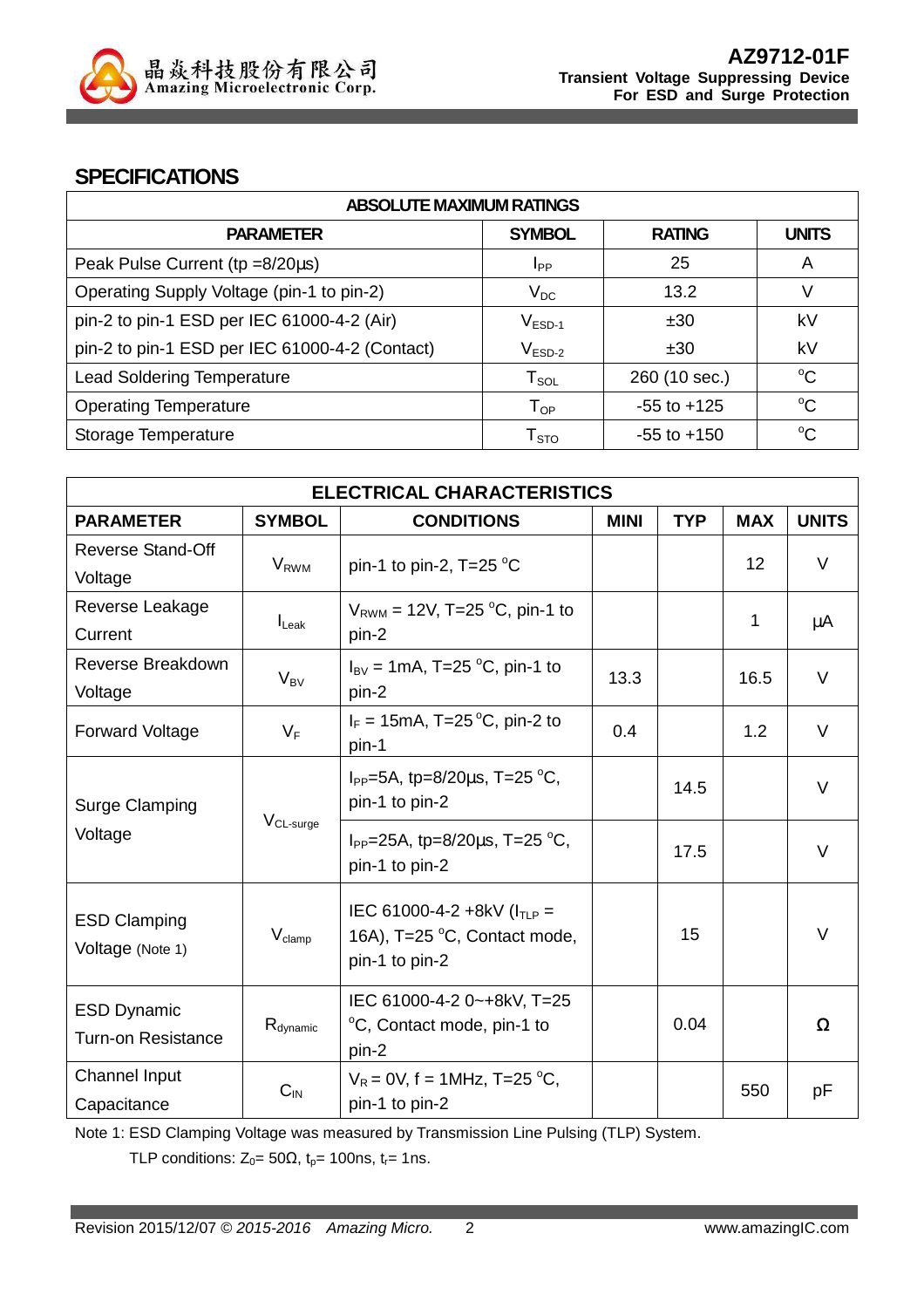

# **Typical Characteristics**

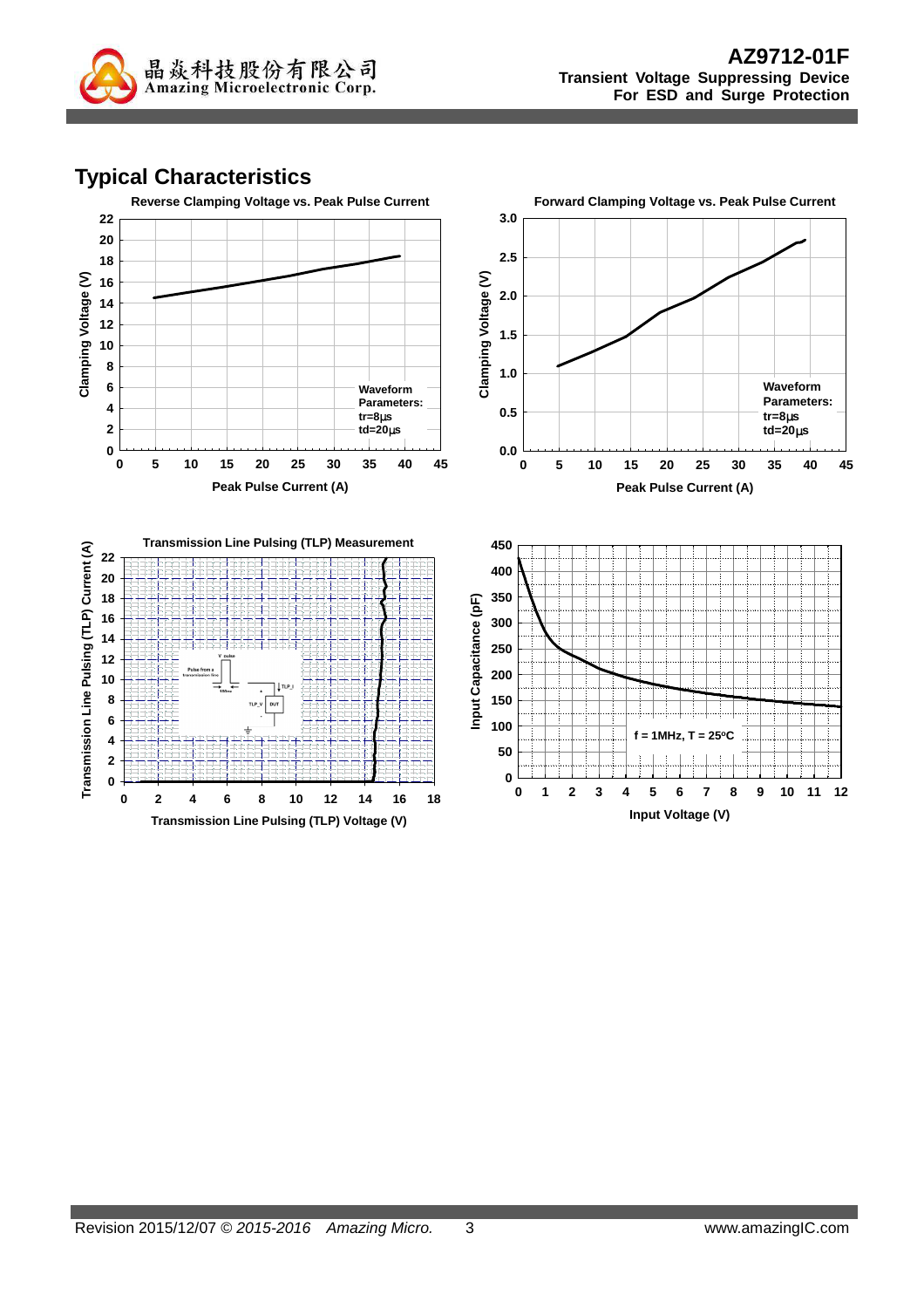

## **Applications Information**

The AZ9712-01F is designed to protect one line against System ESD/EFT/Lightning pulses by clamping them to an acceptable reference.

The usage of the AZ9712-01F is shown in Fig. 1. Protected lines, such as data lines, control lines, or power lines, are connected at pin 1. The pin 2 should be connected directly to a ground plane on the board. All path lengths connected to the pins of AZ9712-01F should be kept as short as possible to minimize parasitic inductance in the board traces.

In order to obtain enough suppression of ESD induced transient, good circuit board is critical. Thus, the following guidelines are recommended:

- Minimize the path length between the protected lines and the AZ9712-01F.
- Place the AZ9712-01F near the input terminals or connectors to restrict transient coupling.
- The ESD current return path to ground should be kept as short as possible.
- Use ground planes whenever possible.
- NEVER route critical signals near board edges and near the lines which the ESD transient easily injects to.



**Fig. 1**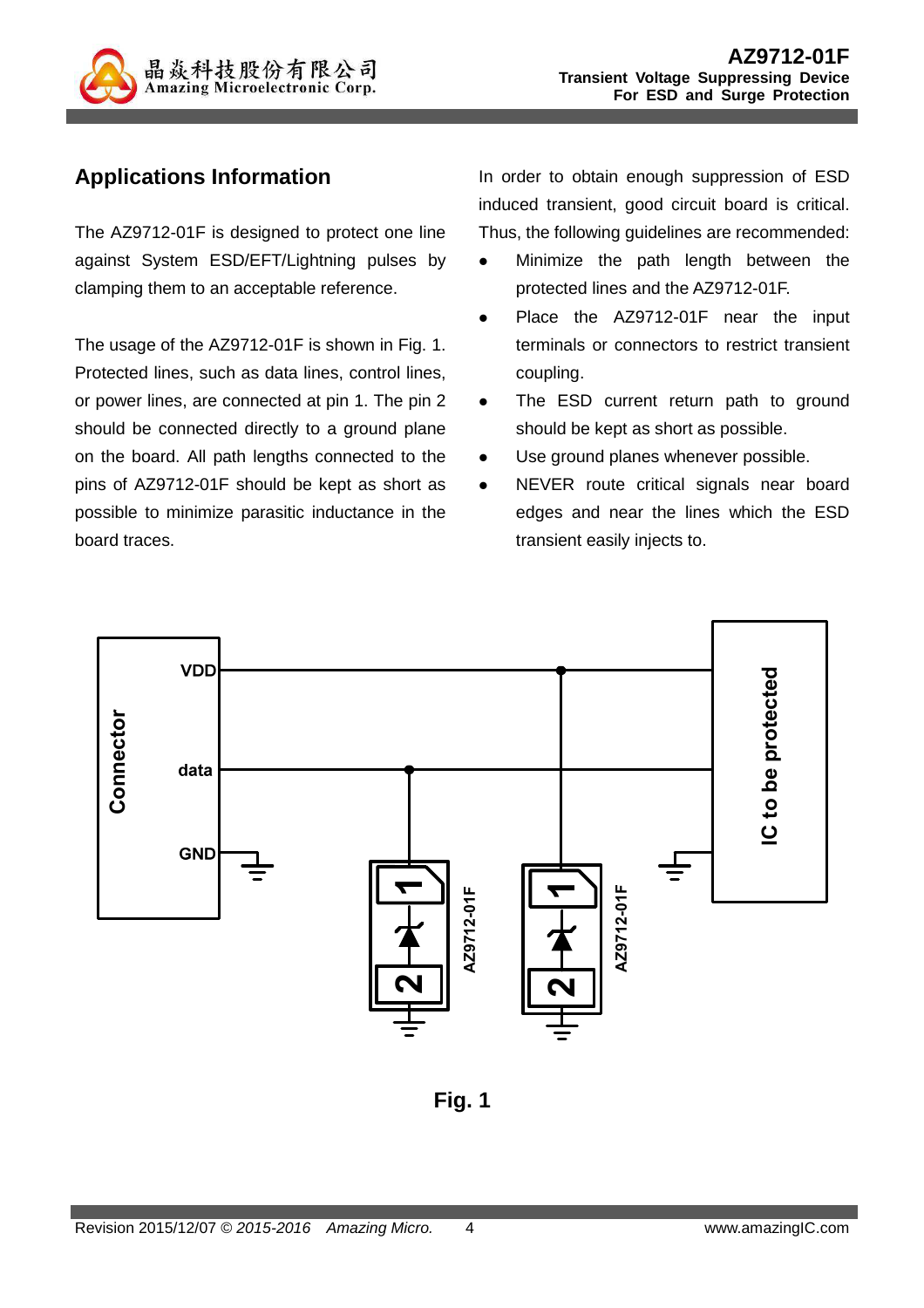

Fig. 2 shows another simplified example of using AZ9712-01F to protect the control lines, low speed data lines, and power lines from ESD transient stress.



**Fig. 2**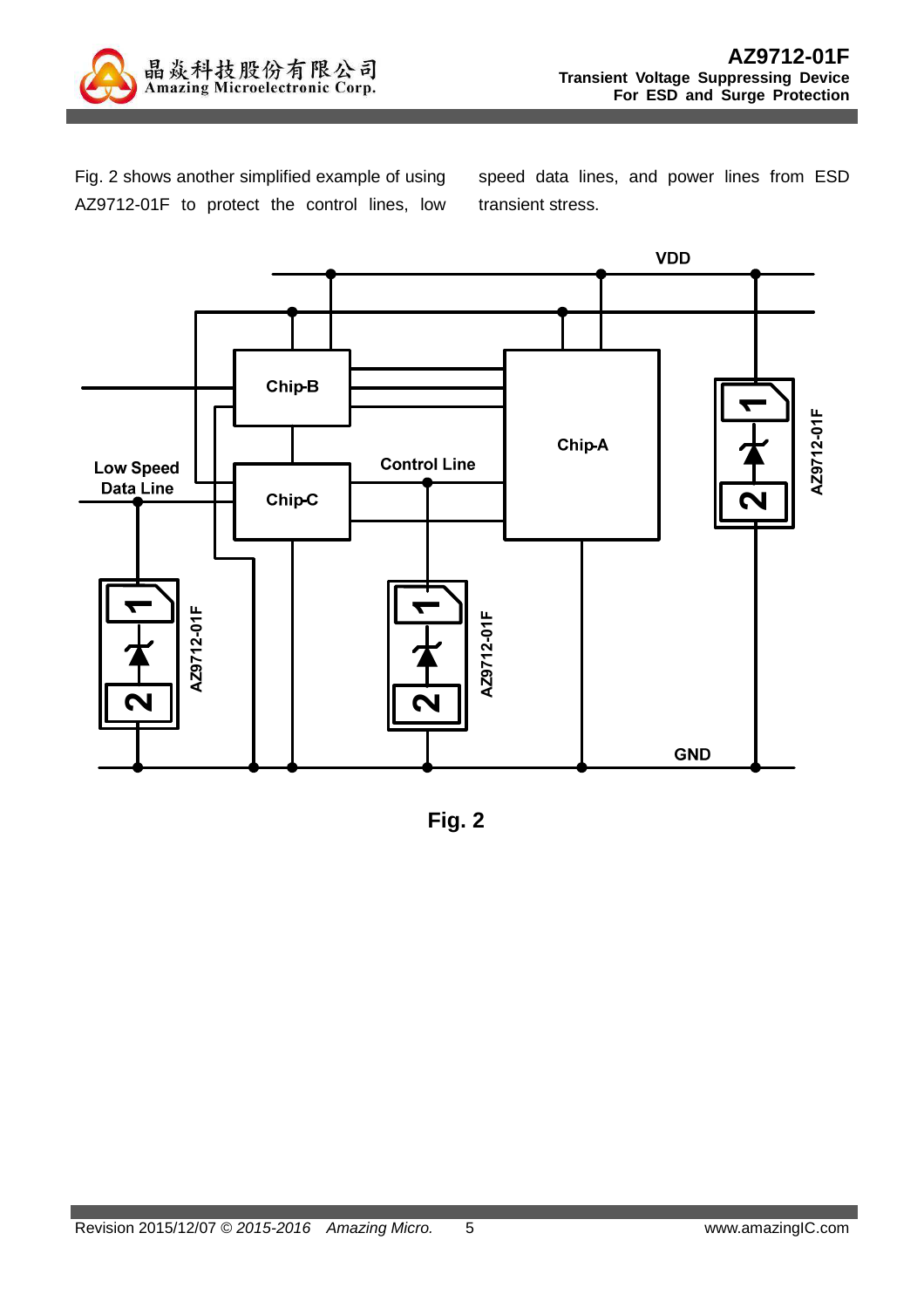

## **Mechanical Details**











**Side View**

## **PACKAGE DIMENSIONS**

| <b>SYMBOL</b>  | <b>Millimeter</b> |      |      |  |
|----------------|-------------------|------|------|--|
|                | Min.              | Typ. | Max. |  |
| A              | 0.95              | 1.00 | 1.05 |  |
| в              | 1.55              | 1.60 | 1.65 |  |
| C              | 0.75              | 0.80 | 0.85 |  |
| D              | 0.45              | 0.50 | 0.55 |  |
| D <sub>1</sub> |                   | 0.02 | 0.05 |  |
| E              | <b>1.10BSC</b>    |      |      |  |
| F              | 0.10              | 0.15 | 0.20 |  |
| Н              | 0.15              | 0.20 | 0.25 |  |
| L              | 0.35              | 0.40 | 0.45 |  |

## **LAND LAYOUT**



#### Notes:

This LAND LAYOUT is for reference purposes only. Please consult your manufacturing partners to ensure your company's PCB design guidelines are met.